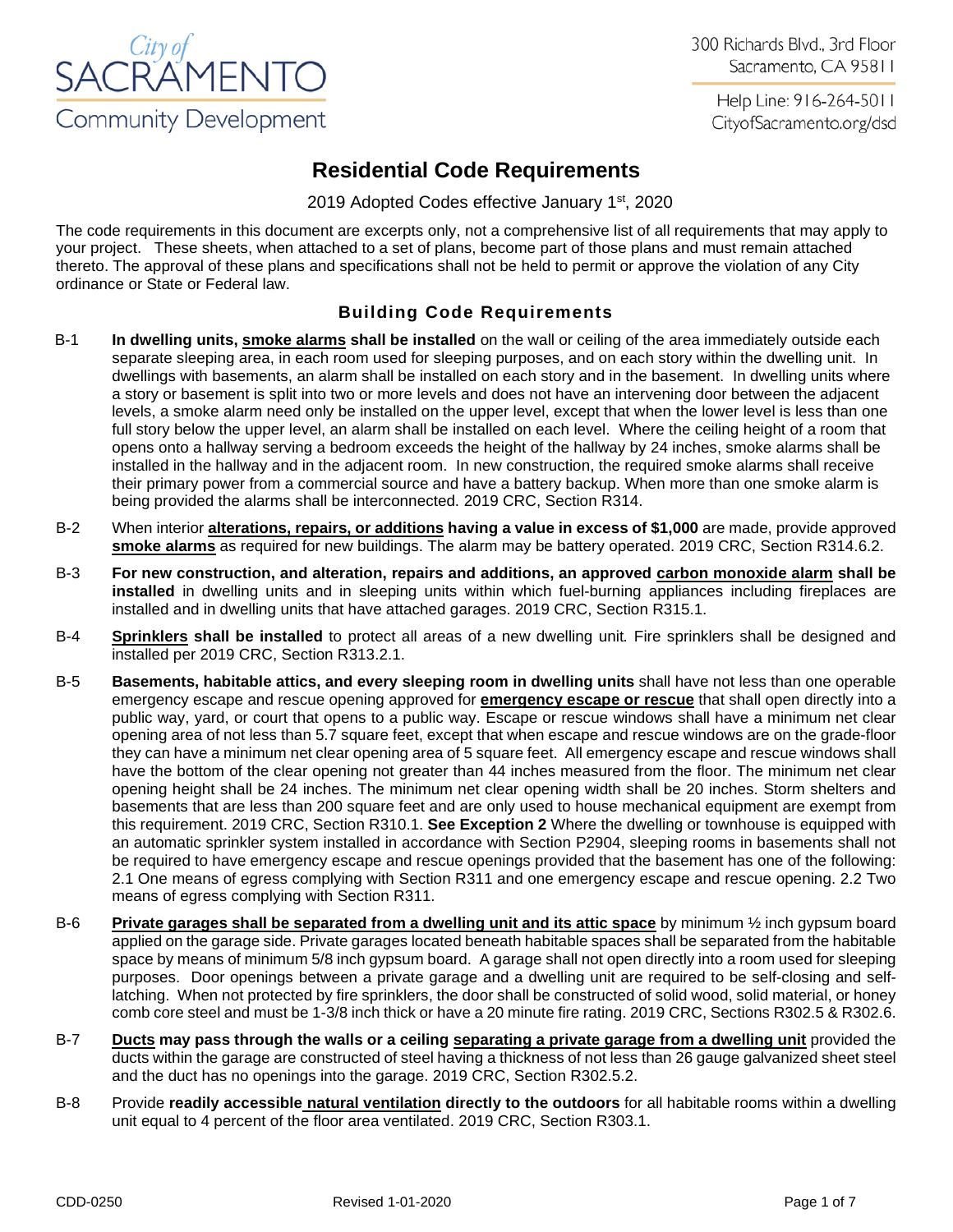- B-9 Provide **natural or artificial light** to all habitable rooms within a dwelling unit. Natural light shall be equal to 8 percent of the floor area served. Artificial light shall have an average illumination of 6 foot-candles at a height of 30 inches above the floor level. 2019 CRC, Section R303.1.
- B-10 **Rooms containing bathtubs, showers, spas, and similar bathing fixtures** shall be provided with an aggregate glazing area of not less than 3 square feet of which at least one half must be openable or be mechanically ventilated with the exhaust air going directly to the outside. 2019 CRC, Section R303.3.
- B-11 Provide **safety glazing** for all glazing in locations specified as hazardous in the 2019 CRC, Section R308.4.
- B-12 **Shower compartments and walls above bathtubs with installed shower heads** shall be finished with a smooth, nonabsorbent surface to a height of not less than 6 feet above the floor. 2019 CRC, Section R307.2.
- B-13 Provide an approved **attic access** in a readily accessible location sized 22 inches by 30 inches with minimum 30 inch vertical headroom. 2019 CRC, Section R807.1. **If mechanical equipment** is installed in the attic space the access must be sized so that the largest piece of equipment can be removed, but in no case smaller than 22 inch by 30 inch with 30 inch vertical headroom clearance per 2019 CMC, section 304.4.
- B-14 **Enclosed usable space under interior stairways** in dwelling units shall have the walls and soffits protected on the enclosed side with ½ inch gypsum board. 2019 CRC, Section R302.7.
- B-15 **Private stairways** shall be constructed with a 7.75 inch maximum rise, a 10 inch minimum run, and a 36 inch minimum width. A nosing not less than ¾ inch but not more than 1-1/4 inch shall be provided on stairways with solid risers where the tread depth is less than 11 inches. The largest tread run and the greatest riser height within any flight of stairs shall not exceed the smallest by more than 3/8 inch. Maintain a continuous 6 foot 8 inch headroom clearance above the stairway. 2019 CRC, Section R311.7.
- B-16 A minimum of **one handrail is required on all stairway runs with four or more risers** that serve dwelling units. The top of handrails shall be placed not less than 34 inches nor more than 38 inches above the nosing of the treads except for at the lowest riser, landing transitions, and the start of the flight where they may be allowed to be higher. A clear space of 1-1/2 inches is required between the handrail and the wall. The maximum projection of the handrail into the required stairway width shall be 4-1/2 inches. Openings in open **guards on stairways** shall be sized such that a 4-3/8 inch sphere will not pass through. The triangular openings formed by the riser, tread and bottom rail at the open side of a stairway shall be of a maximum size such that a sphere of 6 inches in diameter cannot pass through the opening. 2019 CRC, Section R311.7.8 and R312.1.3.
- B-17 **Circular handrails** shall have a minimum diameter of 1-1/4 inches and a maximum diameter of 2 inches. **Noncircular handrails** shall have a minimum perimeter dimension of 4 inches, a maximum perimeter dimension of 6- 1/4 inches, and a maximum cross-section of 2-1/4 inches. **Handrails with a perimeter greater than 6-1/4 inches**  shall have a graspable finger recess area on both sides of the profile. The finger recess shall begin within a distance of 3/4 inch measured vertically from the tallest portion of the profile and achieve a depth of at least 5/16 inch within 7/8 inch below the widest part of the profile. The required depth shall continue for at least 1-3/4 inches below the tallest portion of the profile. The minimum width of the handrail above the recess shall be 1-1/4 inches to a maximum of 2-3/4 inches. 2019 CRC, Section R311.7.8.5.
- B-18 **Guards** are required where open-sided walking surfaces including stairs, ramps, and landings are located more than 30 inches above the floor below. These guards shall be a minimum of 42 inches in height. Openings in open guards for these areas shall be sized such that a 4 inch diameter sphere cannot pass through any opening. 2019 CRC, Section R312.1.
- B-19 **On stairways, guards whose top rail also serves as a handrail** shall have a height not less than 34 inches and not more than 38 inches measured vertically from a line connecting the leading edge of the treads. 2019 CRC, Section 312.1.2 exception #2.
- B-20 **Interior spaces intended for human occupancy shall be provided with heating facilities** capable of maintaining a room temperature of 68 degrees Fahrenheit at a point 3 feet above the floor and 2 feet from exterior walls in all habitable rooms. 2019 CRC, Section R303.10.
- B-21 **Ceiling heights** for habitable space, hallways and portions of basements containing these spaces shall have a ceiling height of not less than 7 feet. Bathrooms, toilet rooms and laundry rooms shall have a ceiling height not less than 6 feet 8 inches. 2019 CRC, Section R305.1.
- B-22 **Factory built chimneys and factory built fireplaces** shall be listed and installed in accordance with the terms of their listing and the manufacturer's instructions. 2019 CRC, Sections R1004.1 & R1005.1.
- B-23 **Braced wall lines** shall consist of braced wall panels that meet the requirements for location, size, spacing and type of bracing as shown in 2019 CRC, Sections R602.10.1.1, Tables R602.10.1.2(2) & R602.10.1.2(3), R602.10.1.4.1, and R602.10.3. Brace wall lines shall be in line or offset from each other by not more than 4 feet. All braced wall panels shall be clearly indicated on the plans.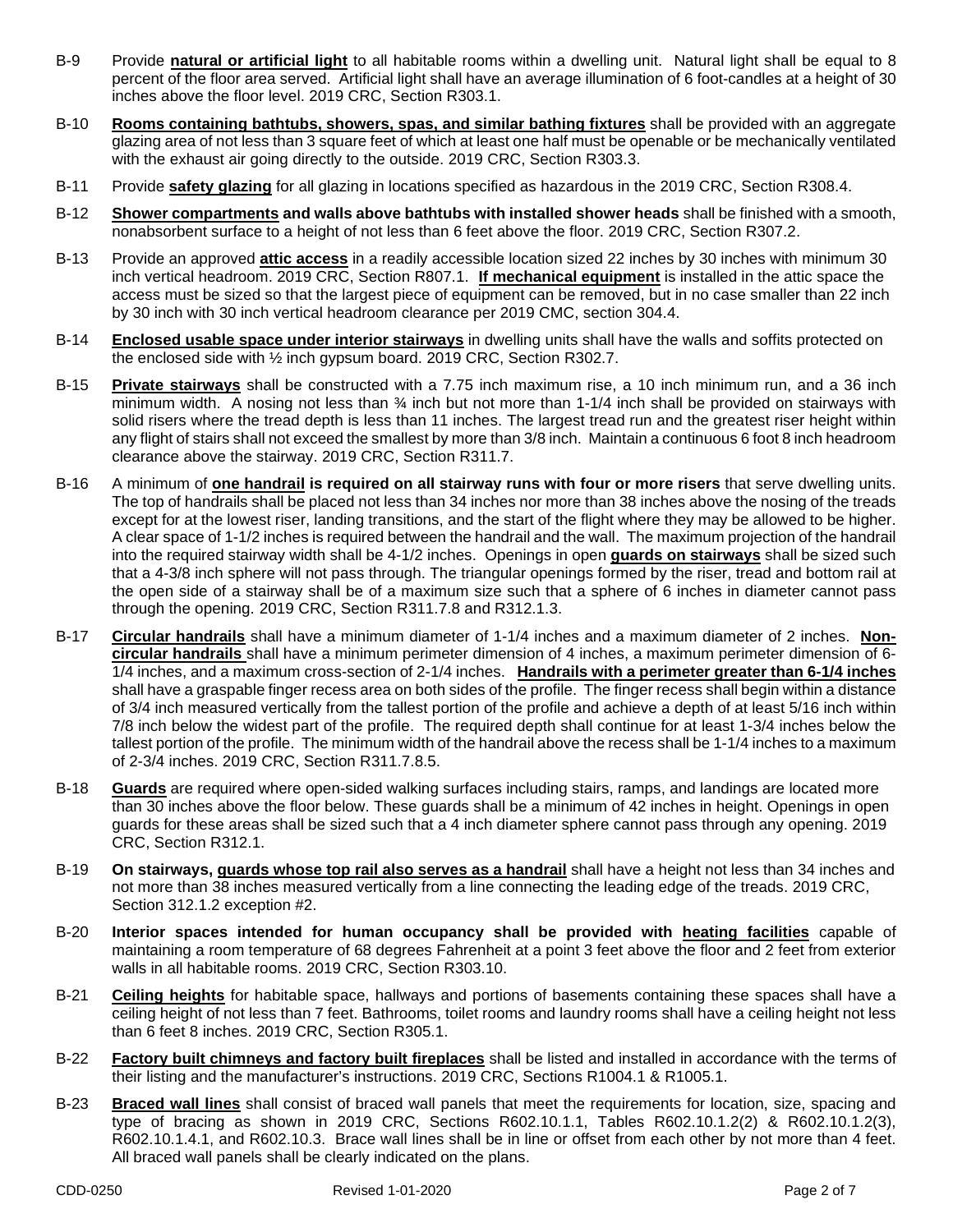- B-24 Any braced wall panel may be replaced by an **alternate braced wall panel** constructed in accordance with 2019 CRC, Section R602.10.6.1 and Table R602.10.6.1.
- B-25 **Cripple walls having a stud height exceeding 14 inches** shall be framed of studs not less in size than the studs above. Cripple walls exceeding 4 feet in height shall be framed with studs sized as required for an additional story. Cripple walls with studs less than 14 inches high shall be framed of solid blocking or shall be sheathed on at least one side with a wood structural panel that is fastened to both the top and bottom plate. All cripple walls shall be supported on a continuous foundation. 2019 CRC, Section R602.9.
- B-26 **Stud size, height, and spacing** shall conform to 2019 CRC, Table R602.3(5).
- B-27 **Provide access to all under-floor spaces**. Access provided through the floor shall be a minimum size of 18 inches by 24 inches. Access provide through the wall shall be a minimum of 16 inches by 24 inches and shall not be located under a door to the residence. 2019 CRC, Section 408.4.
- B-28 **Provide adequate ventilation at all under-floor spaces**. 2019 CRC, Section 408.1.
- B-29 **Wood framing members** and wood-based products must be foundation grade redwood or treated and marked by an approved agency when required by 2019 CRC, section R317.
- B-30 **Foundation plates or sills shall be bolted or anchored to the foundation** with not less than ½ inch diameter steel bolts or approved anchors spaced a minimum of 6 feet on center for one and two story dwellings and a minimum of 4 feet on center for three of more story dwellings. There shall be at least two bolts per plate that start within 12 inches or 7 bolt diameters of the end of the plate. All foundation bolts shall be embedded a minimum of 7 inches into the concrete or masonry. Each bolt shall have a properly sized nut and washer. 2019 CRC, Sections R403.1.6 & R403.1.6.1. **The washers** must be a minimum 3 x 3 inches square and .229 inches thick. A diagonal slot is allowed of a width 3/16 inch larger than the bolt diameter and a maximum 1-3/4 in length, provided a standard cut washer is used between the nut and plate washer. 2019 CRC, Section R602.11.1.
- B-31 **Cutting and notching** of exterior walls and bearing partitions shall not be greater than 25 percent of the stud width. Cutting or notching of studs to a depth not greater than 40 percent of the width of the stud is permitted in nonbearing partitions supporting no loads other than the weight of the partition. 2019 CRC, Section 602.6 #1.
- B-32 **A drilled or bored hole** not greater in diameter than 60 percent of the stud width is permitted in a non-bearing partition or in a wall where the bored stud is doubled provided not more than two such successive studs are bored. A minimum 5/8 inch of wood is required between the bored hole and the edge of the wood. Bored holes cannot be located in the same vicinity as a cut or a notch. 2019 CRC, Section 602.6 #2.
- B-33 **Footings** shall be designed so that the allowable bearing capacity of the soil is not exceeded per Table R401.4.1. Where a specific design is not provided, the size of concrete footings supporting walls of light-frame construction shall conform to the requirements of 2019 CRC, Table R403.1. The minimum depth of footings shall be 12 inches below undisturbed ground. 2019 CRC, Section R403.1.4.
- B-34 Where **post and beam or girder construction** is used, a **positive connection** shall be provided to ensure against uplift and lateral displacement. 2019 CRC, Section R502.9.
- B-35 Where rafters are not parallel with the ceiling joist, rafters shall be tied to an equivalent **rafter tie** that is connected per Table 802.5.2. The rafter ties shall be a minimum of 2 inch by 4 inch. 2019 CRC, Section R802.5.2. Where ceiling joists or rafter ties are not provided, the ridge formed by these rafters shall be supported by a wall or girder designed in accordance with accepted engineering practice.
- B-36 Provide adequate **ventilation to all attic spaces**. 2019 CRC, Section R806.1
- B-37 Provide **fire blocking and draft stopping** in concealed locations of combustible construction in accordance with the 2019 CRC, Sections R302.11 & R302.12.
- B-38 **All gypsum board, stucco, plaster, and lath** shall be installed as per 2019 CRC, Chapter 7. *Note:* When lath is applied over wood base sheathing, include two layers of grade D paper. 2019 CRC, Section R703.6.3.
- B-39 Provide **weather protection** on all exterior walls located above grade that are not constructed of concrete or masonry. 2019 CRC, Section R703.1.
- B-40 On graded sites, **the top of any exterior foundation** shall extend above the elevation of the street gutter at point of discharge or the inlet of an approved drainage device a minimum of 12 inches plus 2 percent per foot (1/4 inch per linear foot measured from the gutter to the edge of the footing). Where a gutter is not present, the measurement shall be taken from the crown of road. 2019 CRC, Section R403.1.7.3.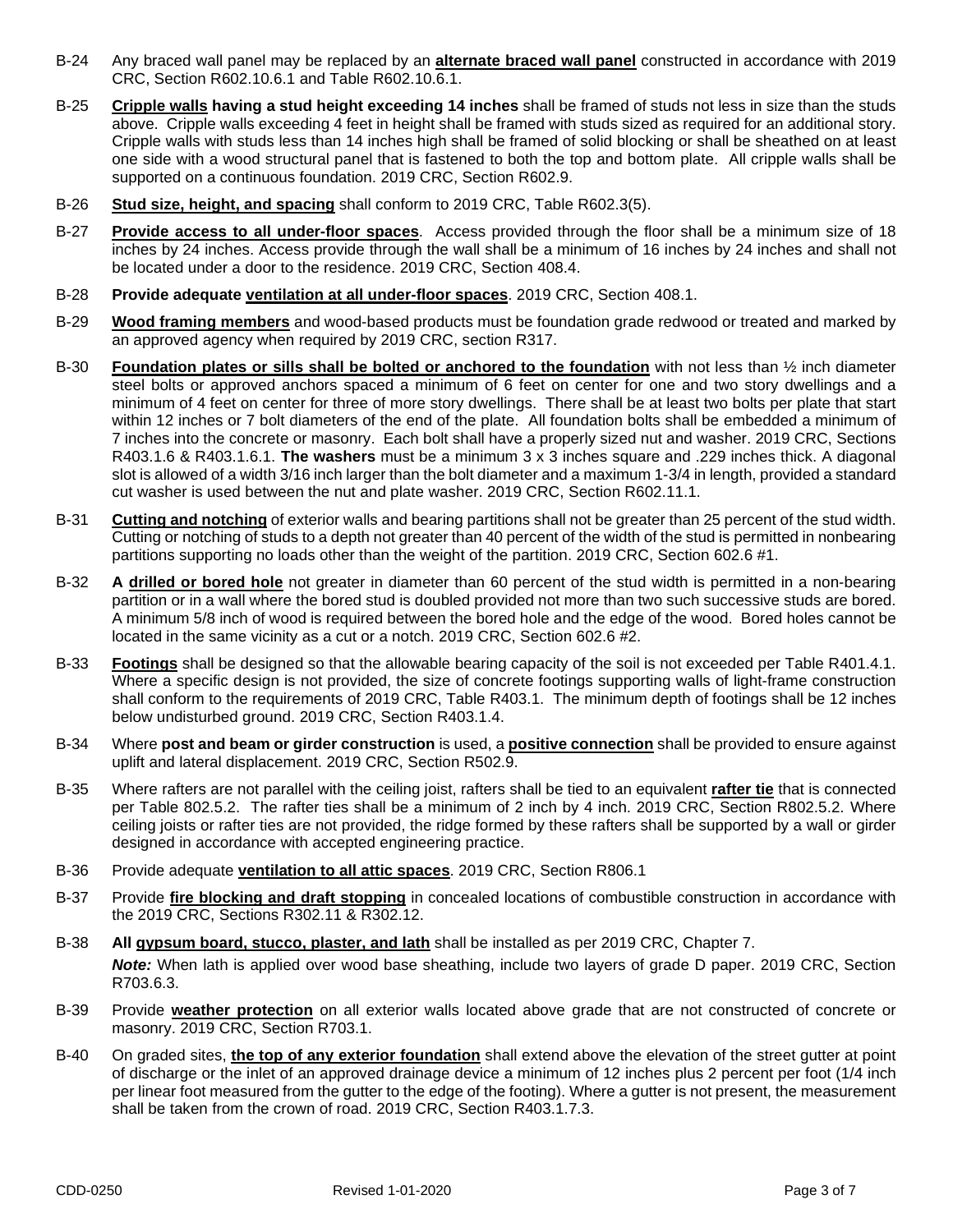## **Electrical Code Requirements**

- E-1 Provide a **grounding electrode** as per 2019 CEC 250.50
- E-2 **Grounding conductors** to be provided where installing a branch circuit or feeder supplying a separate building or structure. 2019 CEC 250.32(B).
- E-3 Contact **SMUD's Customer Service Department** for service location. Phone 1-888-456-SMUD (7683) or 916-732- 6630
- E-4 At least **one wall switch-controlled lighting outlet** shall be installed in every habitable room, in bathrooms, hallways, stairways, attached garages, detached garages with electrical power, Attics, under floor spaces, utility rooms, basements used for storage or having equipment that requires servicing, and at outdoor entrances or exits. 2019 CEC 210.70.
- E-5 Dwellings with direct grade level access shall have at least one **receptacle outlet at grade level at the front and back of the dwelling**. All 125 volt, 15 and 20 amp, receptacles installed outdoors with direct grade level access shall be GFCI protected. All receptacles installed outdoors in wet or damp locations shall be in a weatherproof enclosure as per 2019 CEC 210.52(E), 210.8(A)(3), & 406.9.
- E-6 At least one receptacle outlet, in addition to any provided for specific equipment, shall be installed **in each basement, in each attached garage**, and in each detached garage or accessory building with electric power. These outlets are to be GFCI protected. 2019 CEC 210.52(G).
- E-7 **Provide GFCI protection to all 125 volt, 15 amp and 20 amp receptacles installed in bathrooms, garages**, outdoors, crawlspaces at or below grade, unfinished basements, receptacles to serve counter top surfaces installed in kitchens, and receptacles within 6 feet of a sink, or shower/tub and laundry areas. 2019 CEC 210.8(A).
- E-8 *ARC –***fault circuit interrupter** protection is required in dwellings for all 120 volt single phase 15 and 20 amp branch circuits specified in 2019 CEC 210.12.
- E-9 **Receptacle outlets shall be spaced not more than** 12 feet apart and a maximum of 6 feet from the ends of walls or openings. Receptacle outlets are also required in walls 2 feet or greater. 2019 CEC 210.52(A).
- E-10 **Provide two or more 20 amp small appliance branch circuits** evenly proportioned in the kitchen, pantry, breakfast room, dining room, or similar area. Such circuits shall have no other outlets. 2019 CEC 210.52(B).

*Note:* One additional 20 amp branch circuit shall be provided to supply the laundry receptacle outlet(s). This circuit shall have no other outlets. 2019 CEC 210.11(C)(2).

- E-11 **Provide fuses or approved circuit breakers** at air conditioning units and heat pumps as per 2019 CEC 440. (Do not exceed maximum fuse requirements or minimum on equipment specification plate).
- E-12 An **equipment grounding conductor** is required with all branch circuits and feeders supplying a separate building or structure. 2019 CEC 250.32(B).
- E-13 Provide an **intersystem bonding termination means** that includes provisions for connecting three grounding or bonding conductors for communications systems using a #6 copper conductor. 2019 CEC 250.94,
- E-14 **Equipment grounding conductors** to be provided for grounding means and effective ground-fault path by performing both grounding and bonding functions. 2019 CEC 250.118
- E-15 **Equipment bonding jumpers** that connect grounding terminals of receptacles to a grounded metal box must be sized according to Table 250.122 using the rating of the overcurrent device, fuse, or circuit breaker for the circuit. 2019 CEC 250.146.
- E-16 **Device or equipment fill in a junction box** to be calculated using twice the wire size volume if the device is wider than 2 inches. 2019 CEC 314.16(B)(4).
- E-17 **Lighting junction boxes** to be designed for the purpose and listed with the capacity of holding 50 pounds. It must be marked for the purpose of holding luminaries. 2019 CEC 314.27(A).
- E-18 **Armored clad cable (AC)** is acceptable for branch circuits and feeders. 2019 CEC 320.10(1).
- E-19 **Metal clad cable (MC) is permitted for wet locations** if meeting the conditions of 2019 CEC 330.10(A)(11).
- E-20 **Flexible metal conduit** isn't permitted for use in wet locations, regardless of any conditions. 2019 CEC 348.12(1).
- E-21 **Flexible metal conduit and liquid tight flexible metal conduit** may be fished within walls or concealed spaces without the need for support. 2019 CEC 348.30(A).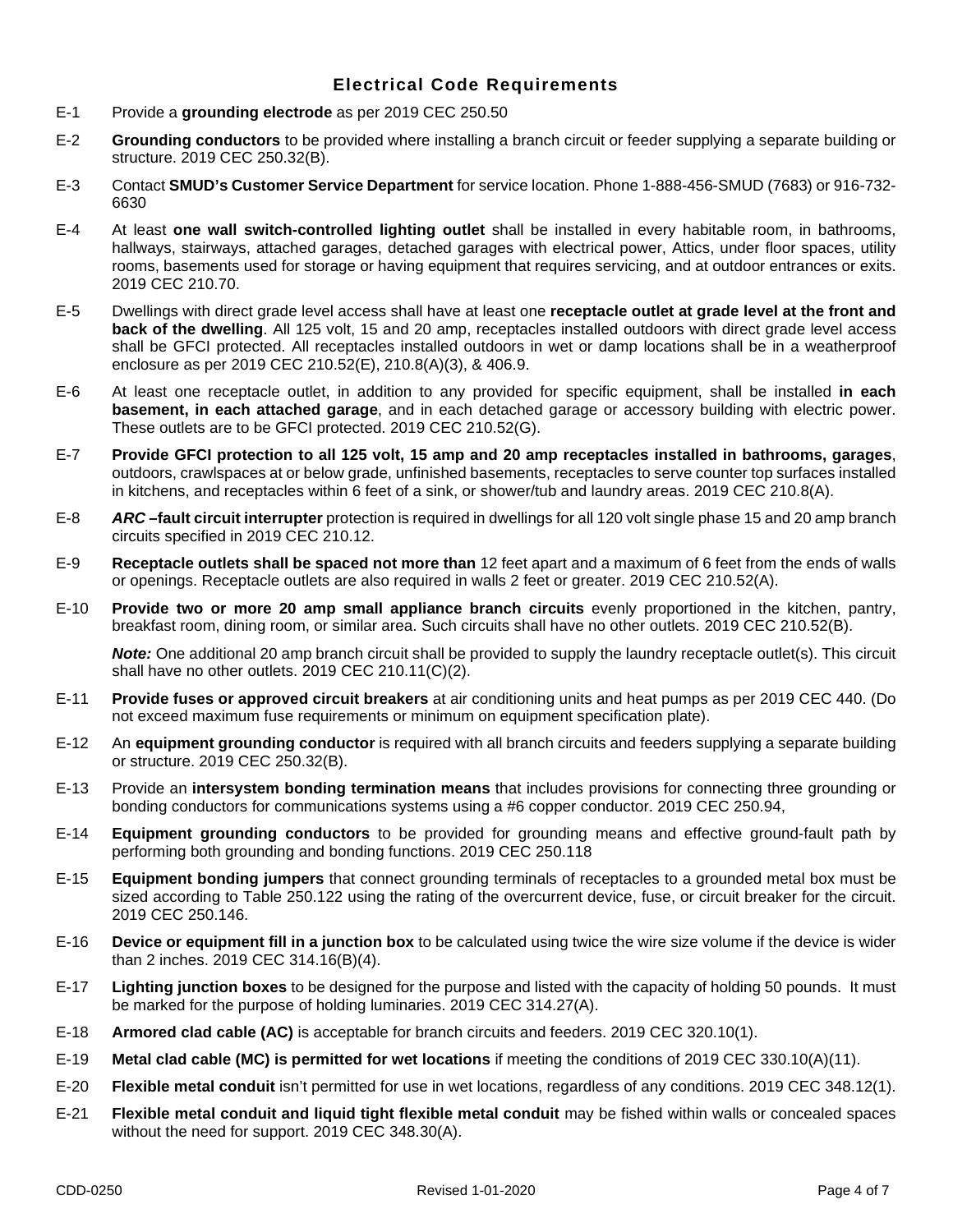- E-22 An **equipment disconnecting means that isn't within sight of the equipment** it serves is required to be capable of being locked open (off position) and have a means for adding a lock that must remain with the equipment whether the lock is installed or not. This is a special device that connects to the breaker. 2019 CEC 110.25.
- E-23 **Receptacles in wet locations.** 120 volt and 250 volt are required to be listed weather-resistant type. 2019 CEC 406.9(A) & (B).
- E-24 **Tamper-resistant receptacles** in dwelling to be installed in areas specified by 210.52 shall be listed tamperresistant type. 2019 CEC 406.12.
- E-25 All **luminaires and lamp holders shall be listed**. 2019 CEC 410.6.
- E-26 **Those luminaries allowed in clothes closets** by 2019 CEC 410.16(A) shall be installed per the requirements of 2019 CEC 410.16(C)
- E-27 The **disconnecting means for pool and spa or hot tub** shall simultaneously open all ungrounded conductors. It shall be further than 5 feet from the water's edge. 2019 CEC 680.12.
- E-28 **Receptacles shall be greater than 6 feet from the water edge of the pool,** fountain, spa or similar installation. It shall be GFCI protected. 2019 CEC 680.22, 680.34, and 680.43.
- E-30 **GFCI protection is required for all pool pump motors** for either 125 volt or 240 volt. 2019 CEC 680.21(C).
- E-31 **Equipotential bonding** will be required around pool areas. A conductor sized at a minimum of #8 copper shall be used. 2019 CEC 680.26.
- E-32 **Pumps for portable pools** shall have an integral GFCI protected cord within 12 inches of the attachment plug. All 125 volt, 15- and 20-amp receptacles within 20 feet of a pool shall be GFCI protected. 2019 CEC 680.31 & 680.32.
- E-33 **Hydro massage bathtubs** and their associated equipment must be supplied by at least one separate individual circuit. 2019 CEC 680.71.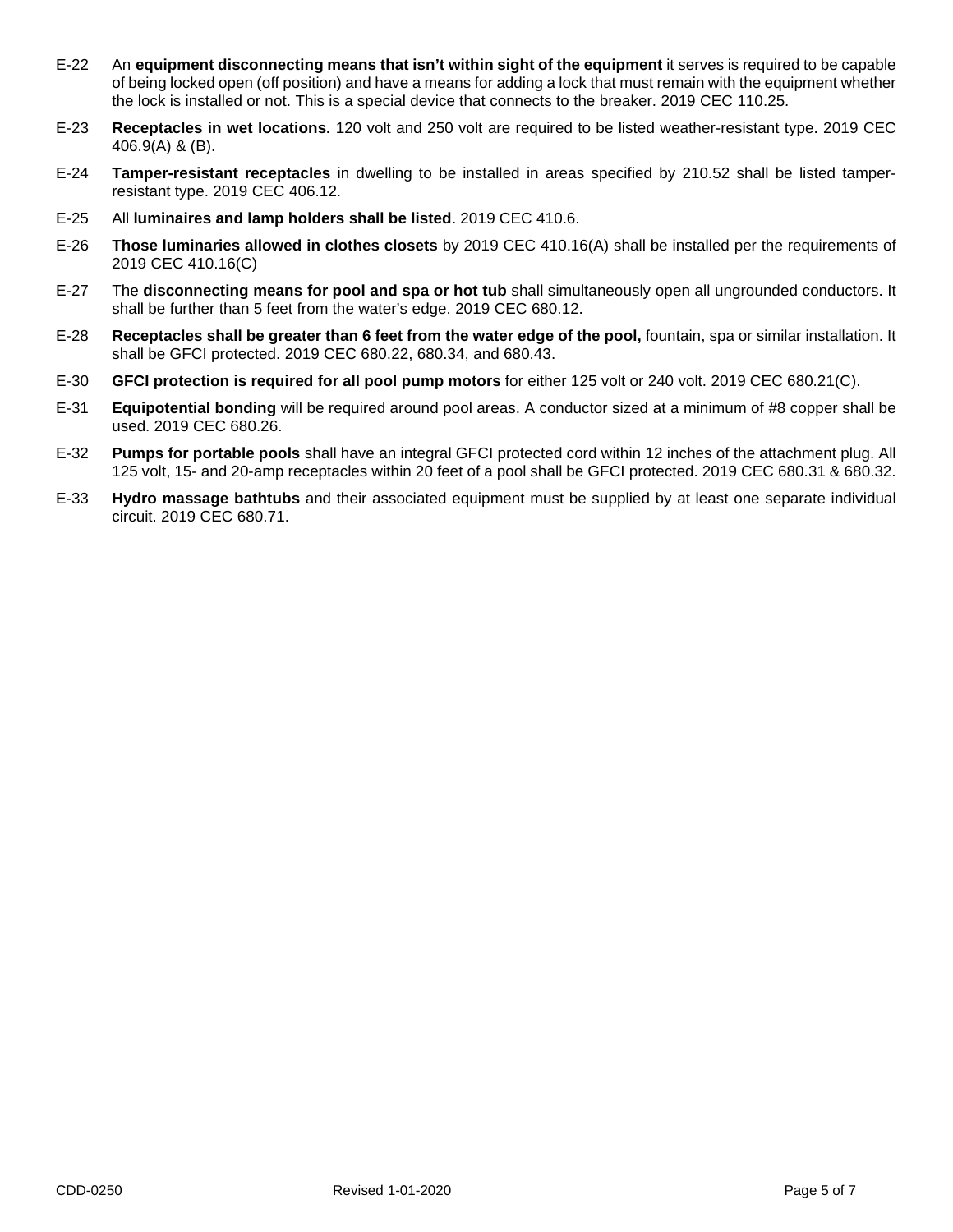### **Plumbing Code Requirements**

- P-1 Provide an **approved dishwasher air gap fitting** as per 2019 CPC, Section 807.3.
- P-2 Potable water outlets with hose attachments, other then water heater drains, boiler drains, and clothes washer connectors, shall be protected by a listed non-removable hose bib type backflow preventor or a listed atmospheric vacuum breaker as per 2019 CPC, Section 603.5.7.
- P-3 **Joints.** Where a fixture comes in contact with the wall or floor, the joint between the fixture and the wall or floor shall be made watertight. 2019 CPC, Section 402.2
- P-4 No **underfloor cleanout** shall be located more than 5 feet from an access door, trap door, or crawl hole. 2019 CPC, Section 707.9.
- P-5 **Gas Water heaters located in residential garages or adjacent spaces** open to the garage that are not part of the living space shall be installed so that the pilots, burners, and burner-igniter devices are at least 18 inches above the floor unless listed as flammable vapor ignition resistant. 2019 CPC, Section 507.13.
- P-6 **Fuel burning water heaters** shall be installed per 2019 CPC, Section 506.0, for combustion air.
- P-7 **Water heaters that depend on the combustion** of fuel for heat shall not be installed in bedrooms or bathrooms unless installed in an approved closet or direct vent type per 2019 CPC, Section 504.1.
- P-8 **Listed water heaters shall be installed in** accordance with their listing and the manufactures' instructions. **Unlisted water heaters** shall be installed with a clearance of 12" on all sides and rear. 2019 CPC, Section 504.3.1 & 504.3.2.
- P-9 Any water system containing **storage water heating equipment** shall be provided with an approved, listed, and adequately sized combination pressure and temperature relief valve. 2019 CPC, Section 608.3.
- P-10 **Relief valves located inside a building** shall be provided with a drain of galvanized steel, hard drawn copper piping and fittings, CPVC, or listed valve drain. The drain shall extend from the valve to the outside of the building with the end of the pipe not more than 2 feet nor less than 6 inches above the ground and pointing downward. 2019 CPC, Section 608.5.

*Note:* No part of such drainpipe shall be trapped, and the terminal end of the drainpipe shall not be threaded.

- P-11 **Water heaters shall be anchored or strapped** to resist horizontal displacement due to earthquake motion. Strapping shall be at points within the upper one-third and lower one-third of its vertical dimensions. At the lower point, a minimum distance of 4 inches shall be maintained above the controls with the strapping. 2019 CPC, Section 507.2.
- P-12 **Gas utilization equipment** connected to a piping system shall have an accessible approved **manual shut off valve** with a non-displaceable valve member, or a listed gas convenience outlet installed within 6' of the equipment it serves. Shut off valves serving decorative gas appliances shall be permitted to be installed in fireplaces if listed for such use. 2019 CPC, Section 1212.6.
- P-13 **Showers and tub-shower combinations** in all buildings shall be provided with individual control valves of the pressure balance or the thermostatic mixing valve type. 2019 CPC, Section 408.3.